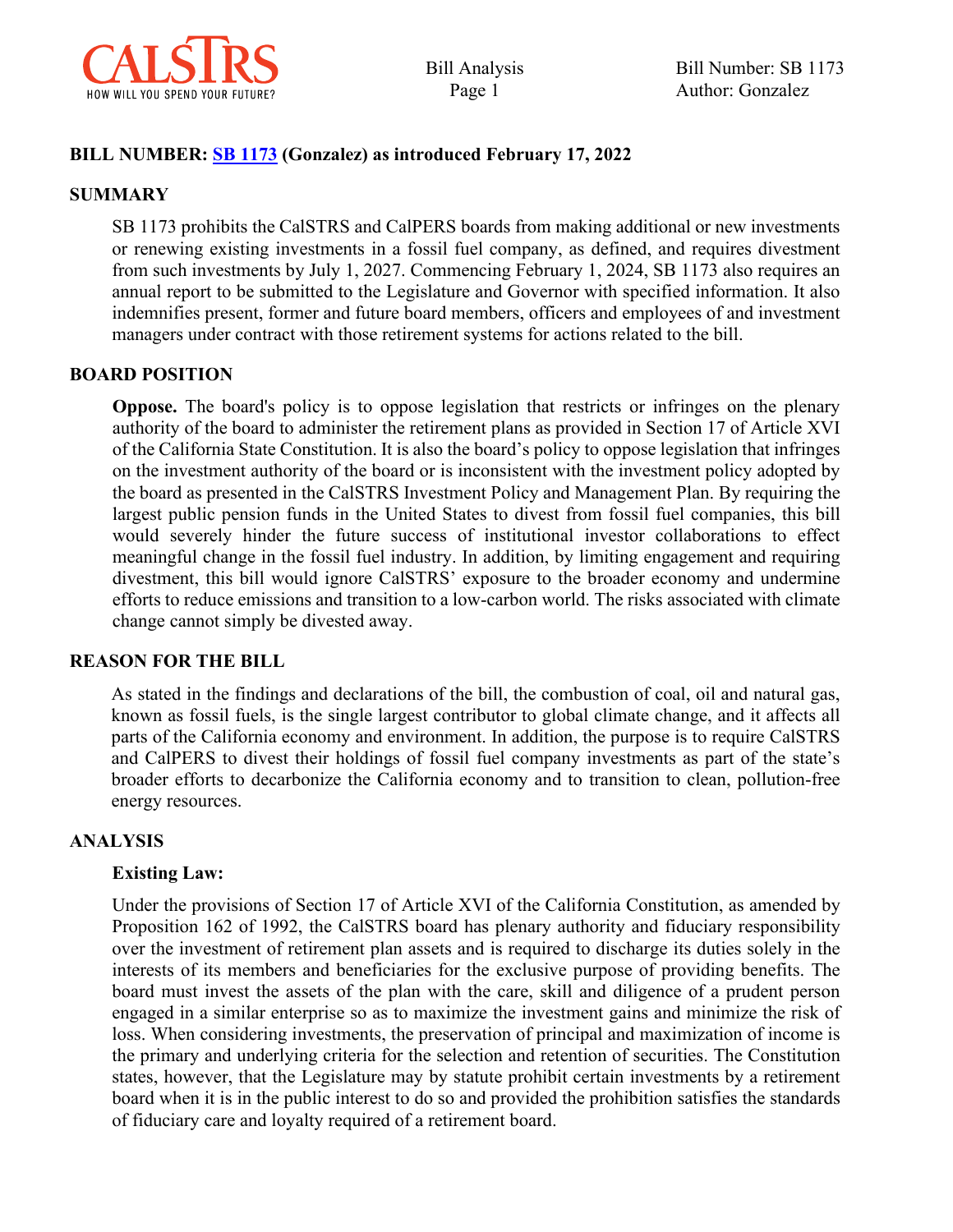## **This Bill:**

Specifically, SB 1173:

- Among other terms, defines "fossil fuel company" as one of the 200 largest publicly traded fossil fuel companies, as established by carbon content in the companies' proven oil, gas and coal reserves.
- Prohibits the board from making additional or new investments or renewing existing investments in a fossil fuel company.
- Requires the board to liquidate investments in a fossil fuel company on or before July 1, 2027.
- Requires the board to submit an annual report to the Legislature and the Governor and to post the report on the board's website commencing February 1, 2024, listing the fossil fuel companies from which the board has liquidated its investments, the fossil fuel companies from which the board still has not liquidated its investments, and the fossil fuel companies from which the board has not liquidated its investments because to do so would be inconsistent with its fiduciary responsibilities.
- Indemnifies present, former and future board members, officers and employees of and investment managers under contract with CalSTRS for actions related to this bill.
- Specifies that this bill does not require the board to take any action unless the board determines the action to be consistent with its fiduciary responsibilities under Section 17 of Article XVI of the California Constitution.

The board's policy is to oppose legislation that restricts its ability to invest in specific areas because, as described in its divestment policy, such restrictions could impair the board's ability to exercise its fiduciary obligation to act exclusively for the benefit of the retirement plan members and beneficiaries. Divestment carries the risk of adversely affecting an investment portfolio. This is especially concerning as investment returns affect the CalSTRS Funding Plan (AB 1469–Bonta), which placed CalSTRS on a trajectory toward full funding.

CalSTRS shares the sense of urgency regarding climate change and is focused on understanding and responding to the risks it presents, both to the CalSTRS Investment Portfolio and to sustainable economic growth. Divestment is a blunt instrument and a last resort action that can have a lasting negative impact on the health of the Teachers' Retirement Fund, while also severely limiting CalSTRS' ability to shape corporate behavior for long-term sustainable growth. If CalSTRS divests of a company and some other entity acquires those shares, CalSTRS no longer has a seat at the table and cannot influence change in that company.

By requiring both CalSTRS and CalPERS to divest from fossil fuel companies, SB 1173 would severely hinder the future success of institutional investor collaborations to effect meaningful change in the fossil fuel industry. Had such measures already been in place, the recently successful efforts to hold the ExxonMobil board accountable and elect new climate-conscious board members would have been much less likely. As the demand for energy continues to grow, it is important that long-term investors, such as CalSTRS, actively engage fossil fuel companies and the sectors that currently rely on fossil fuels, such as utilities and transportation, to transition their business models to cleaner forms of energy and to minimize the environmental impacts of their operations and products. It is not plausible to meet the world's growing energy demand immediately from renewable sources.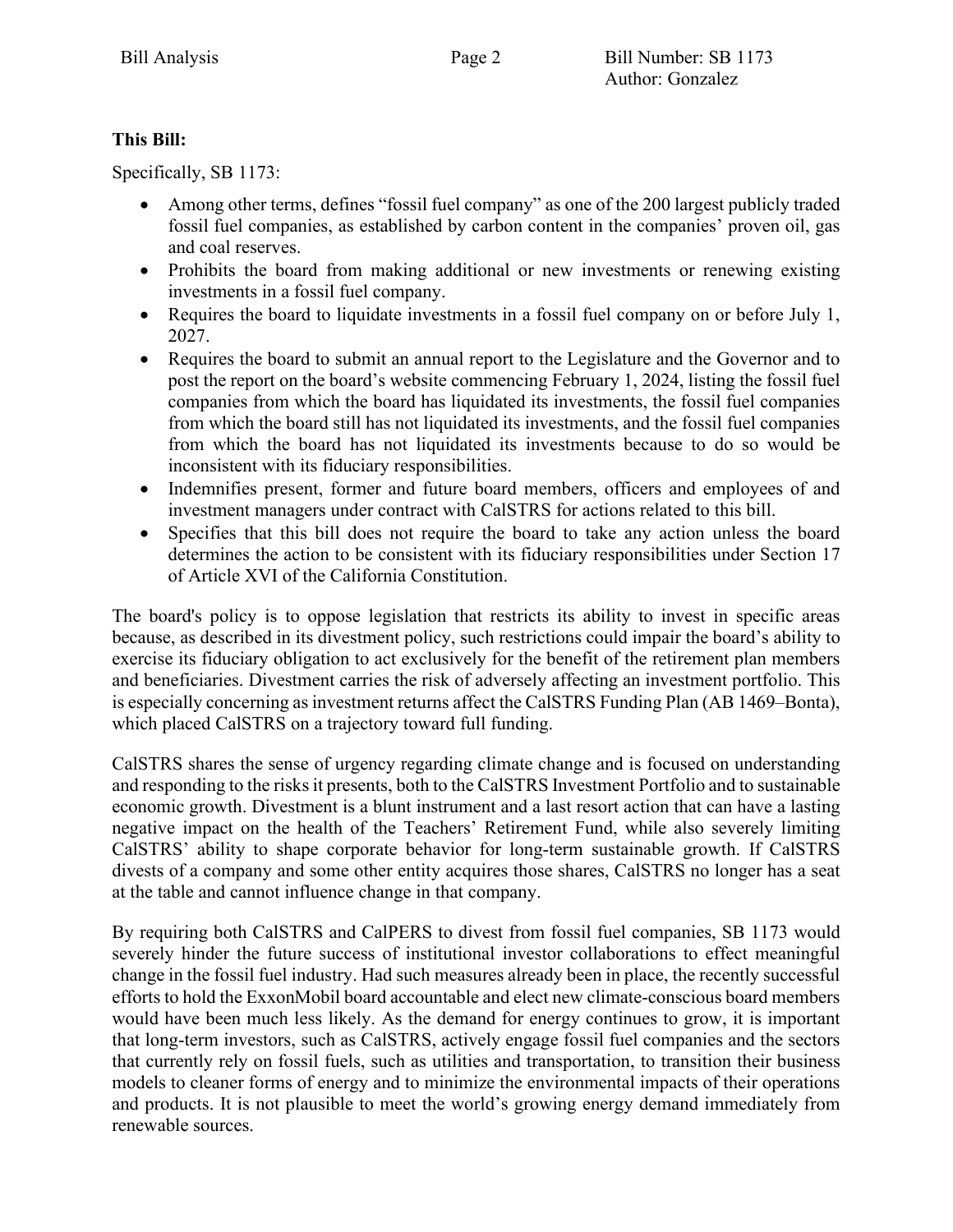Preventing such engagements is just one way SB 1173 would undercut CalSTRS' efforts to influence the broad market to make transformational changes needed to achieve a net zero emissions world. CalSTRS would also be required to acquire expertise and develop methodologies for determining the carbon content for every company in its portfolio, constantly monitor these companies and make all necessary transactions in order to avoid investing in the largest 200, which would change at any given moment. Not only would such an exercise be shortsighted, but it would also be resource intensive and, thus, limit staff's ability to implement every other aspect of CalSTRS' Net Zero Pledge.

For example, while the burning of coal, natural gas and oil for electricity and heat is the largest single source of global greenhouse gas emissions, representing 25% of emissions, another 24% comes from agriculture, forestry and other land uses. CalSTRS' net zero commitment takes a comprehensive view of how climate change is impacting multiple sectors. A narrow focus on the fossil fuel industry only captures a portion of the much larger carbon emissions challenge and detracts from developing a broader understanding of how the low-carbon transition affects the global economy and the CalSTRS' investment universe.

As with all other laws that restrict CalSTRS' investment authority, SB 1173 provides that, per the California Constitution, the board shall not be required to take action unless the board determines in good faith that the action is consistent with its fiduciary responsibilities. Accordingly, and consistent with its divestment policy, CalSTRS has responded to previously enacted bills by rigorously evaluating *all* relevant factors and only divesting after determining that retaining the asset would pose an economic risk or was de minimis to the plan. CalSTRS has also initiated the divestment policy in the absence of legislation, most notably regarding tobacco. Similarly, CalSTRS only divested when, after a thorough financial analysis considering *all* factors, such an action was deemed to be consistent with its fiduciary responsibilities.

By preventing CalSTRS from investing in 200 companies based *solely* on the carbon content in their proven fossil fuel reserves, SB 1173, however, would be significantly more challenging than all previous divestment measures. Such an arbitrary requirement, which lacks investment or financial rigor to the individual investment, would likely infringe upon the board's constitutionally enshrined fiduciary duties to administer the plan exclusively for the benefit of members and beneficiaries with the care, skill and diligence of a prudent person. As a long-term investor, CalSTRS must weigh *all* relevant considerations through the lens of economic risk to minimize the risk of loss and to maximize the rate of return. As a result, SB 1173 would place the CalSTRS board under a tremendous amount of pressure to ignore its own divestment policy and its own fiduciary responsibilities.

Finally, CalSTRS follows an investment strategy, adopted by the board, of diversification and passive index management that does not generally exclude or include any investments in companies, industries or geographic areas. SB 1173 would require CalSTRS to actively exclude new, additional or renewed investments in fossil fuel companies, reducing the diversification of the portfolio, increasing risk, and creating opportunity costs as well as costs to customize benchmark indices. While a specific investment restriction may be intended to address a concern associated with only a fraction of the portfolio, there can be cumulative effects from multiple investment restrictions that may even require the board to reevaluate its assumed investment return and lead to contribution rate increases.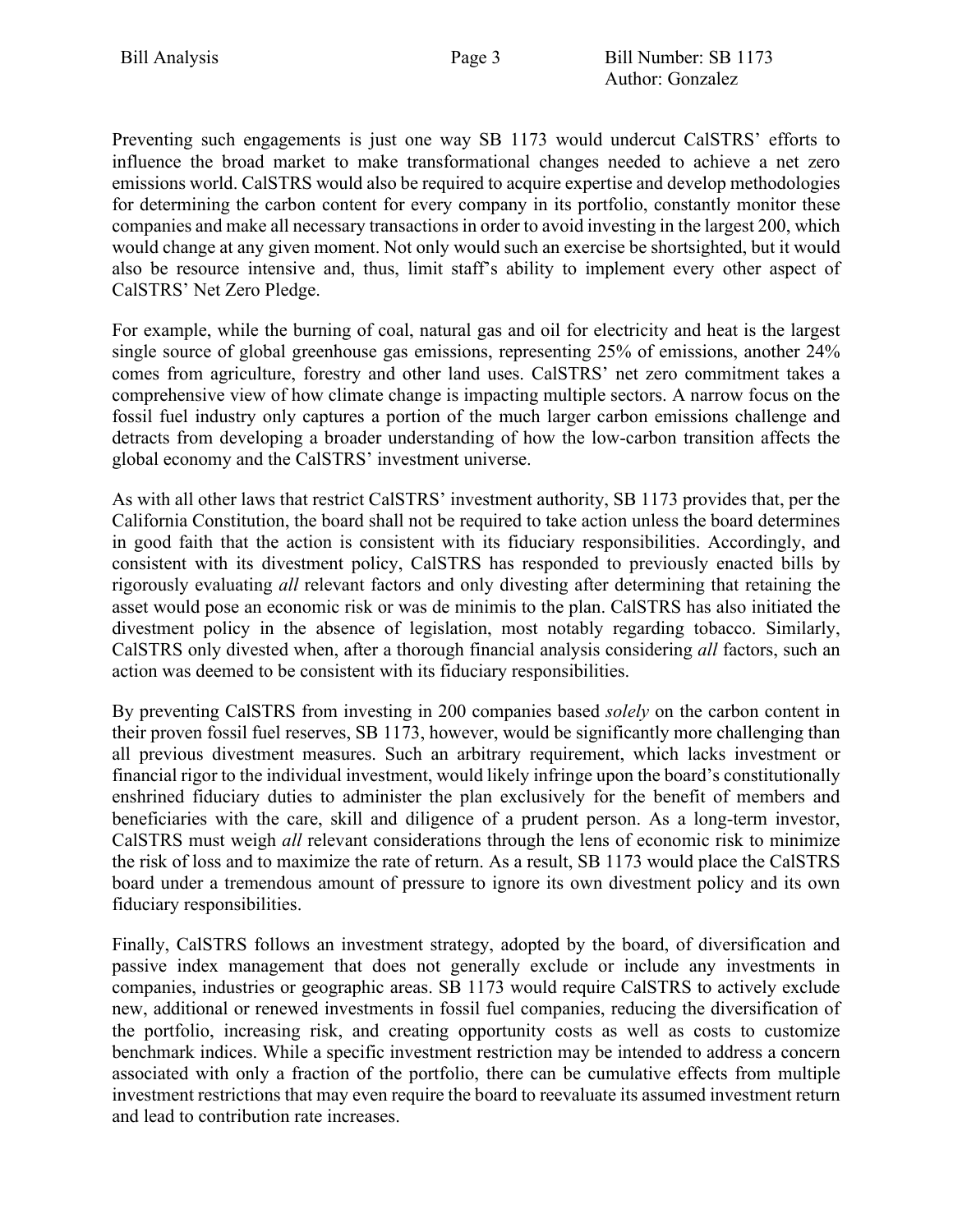## **LEGISLATIVE HISTORY**

SB 185 (De León, Chapter 605, Statutes of 2015) required the CalSTRS and CalPERS boards to engage with thermal coal companies, as defined, and to divest the public employee retirement funds of any investments in thermal coal companies and prohibited additional or new investments or the renewal of existing investments in thermal coal companies.

## **PROGRAM BACKGROUND**

## ESG Policy

CalSTRS has its own well-established and longstanding process for thoroughly vetting the environmental, social and governance (ESG) risks of potential investments. The board adopted its Statement of Investment Responsibility in 1978, making CalSTRS an industry leader as one of the first pension funds to adopt a written policy to navigate these complex issues. As a key component of that process, the board has developed a list of risk factors as part of its [Investment Policy for](https://www.calstrs.com/sites/main/files/file-attachments/calstrs_esg_policy.pdf?1544651199)  [Mitigating ESG Risks.](https://www.calstrs.com/sites/main/files/file-attachments/calstrs_esg_policy.pdf?1544651199) The ESG Risk Factors help the board to identify and evaluate investment risks relating to the existence of certain conditions, such as recognition of the rule of law, shareholder rights, human rights, the environment, acts of terrorism and other unsustainable practices and governance crises with the potential to hurt long-term profits.

## Divestment Policy

In addition to the CalSTRS ESG policy, the board has adopted a [Divestment Policy,](https://www.calstrs.com/sites/main/files/file-attachments/m_-_divestment_policy.pdf) focusing on engagement, to respond to external or internal initiatives to divest of specific companies or industries. In accordance with this policy, CalSTRS has historically taken the position that active and direct engagement is the best way to resolve issues. Divestment bears the risk of adversely affecting an investment portfolio and severs any chance to advance positive change through shareholder advocacy. Meetings with shareowners and senior management, or the board of directors, are generally more effective in bringing about change in a corporation. Under the policy, the board will only consider divestment after all efforts at engagement have failed, and only then in cases where at least one of the ESG Risk Factors is violated over a sustained timeframe to the extent that it becomes an economic risk to the fund, creates a potential for material loss of revenue and weakens the trust of a significant portion of CalSTRS members. Finally, the Divestment Policy sets forth that the board will only instruct staff to divest of a security when it determines that continuing to hold a security is imprudent and inconsistent with its fiduciary duty.

## Net Zero Pledge

On September 1, 2021, the CalSTRS board adopted a [Net Zero Pledge](https://www.calstrs.com/path-net-zero) that commits to achieve a net zero portfolio by 2050 or sooner. CalSTRS recognizes the risks and opportunities presented by the foreseeable transition to a low-carbon economy, as well as the global acceleration towards alignment with the science-based emissions targets of the Paris Climate Agreement. The net zero portfolio emissions pledge is the continuation of CalSTRS' long history of climate risk integration into the investment portfolio. The pledge is the first part of a four-part implementation framework to chart the path to net zero, consistent with the United Nations' [Race to Zero](https://unfccc.int/climate-action/race-to-zero-campaign) campaign. The second part of the implementation framework is to develop a Net Zero Action Plan that will establish a baseline and milestones for managing emissions-related risks, expand investments in low-carbon solutions, and drive ongoing engagement with companies in the portfolio to promote a responsible net zero transition. The third part will establish actions for the next year to ensure clear internal governance structures; appropriate methodologies and frameworks to support net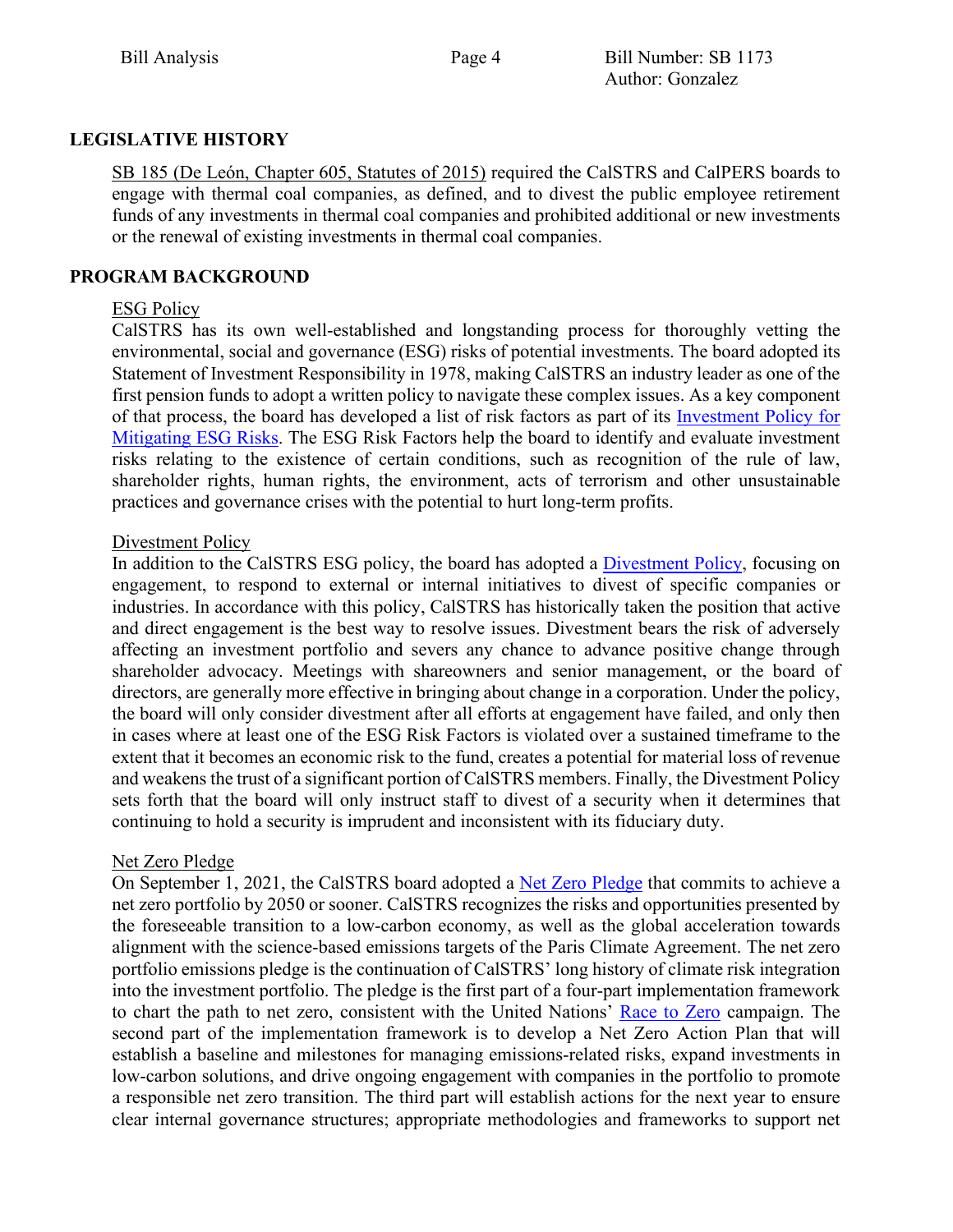zero commitments; portfolio emissions measurement; and interim goals. The fourth part will provide and encourage regular reporting on progress toward net zero investments.

## CalSTRS Expands Investments in Climate Solutions

In March 2021, the CalSTRS board approved a new portfolio focused on sustainable and lowcarbon investments to private assets. The portfolio will invest \$1 billion to \$2 billion into private markets in the first few years, initially focusing on affordable housing opportunities and lowcarbon solutions relating to energy, technology-enabled resource efficiency, water and waste management, land and agriculture management, and food security. This action by the board builds on a long history by CalSTRS of investing in climate solutions in support of the global energy transition.

## ExxonMobil Board

In December 2020, CalSTRS came out in support of Engine No. 1's campaign to elect new ExxonMobil board candidates with specific expertise for a decarbonizing world. On May 26, 2021, ExxonMobil elected three directors to the board, nominated by investment manager Engine No. 1. This resulted from a targeted approach to engagement that employs collaboration with our investment partners and influence as dependable long-term investors to reach our goal of net zero by 2050 or sooner.

## Climate Action 100+ (CA100)

CalSTRS is a lead signatory of the Climate Action  $100+$  (CA100), an initiative of more than 600 investors with a goal to mitigate investment exposure to climate risk and secure ongoing sustainable returns for their beneficiaries. Since CA100 launched, 111 companies have set net zero commitments, which equates to over a quarter of the global greenhouse gas emissions today.

## California Climate Investment Framework

On September 20, 2019, Governor Gavin Newsom issued [Executive Order N-19-19,](https://www.gov.ca.gov/wp-content/uploads/2019/09/9.20.19-Climate-EO-N-19-19.pdf) which directed the Department of Finance to develop a Climate Investment Framework in collaboration with CalSTRS, CalPERS and the University of California Retirement Program. The [framework](https://dof.ca.gov/Reports/Other/documents/Climate_Investment_Framework_Final_v9-21-20-600pm.pdf) was published on September 24, 2020, and recommended the Governor create a climate risk disclosure working group, the state sign onto the Coalition for Climate Resilient Investment, and the state's pension funds invest additional funds in low-carbon strategies.

#### California Climate-related Risk Disclosure Advisory Group and State Steering Committee

CalSTRS is a participant in the California Climate-related Risk Disclosure Advisory Group and State Steering Committee, which are led by the Governor's Office of Planning and Research. The advisory group and committee are charged with developing recommendations for climate risk reporting in California.

## Sustainability Accounting Standards Board

CalSTRS was an inaugural board member and continues to be a critical participant and supporter of the Sustainability Accounting Standards Board (SASB). SASB was formed to fill a void in corporate reporting to identify the financial impacts of sustainability issues. The work of SASB has pushed the market towards greater climate related disclosure. While these standards are voluntary, more than 50% of companies in the S&P Global 1200 use them. Recently, the International Financial Reporting Standards Foundation announced the creation of the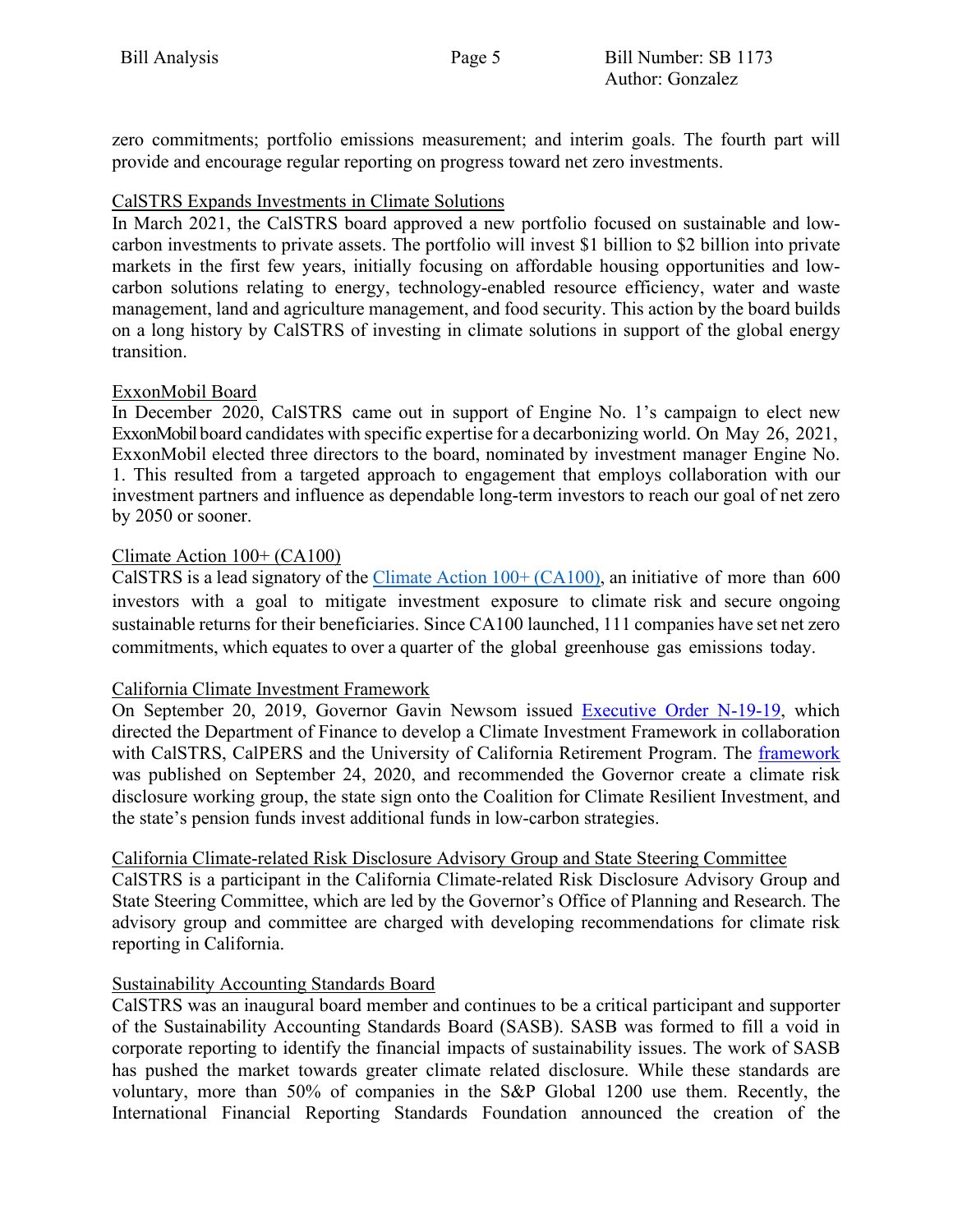International Sustainability Standards Board (ISSB). The ISSB will integrate and build on the work of SASB in establishing globally required sustainability reporting standards.

## Task Force on Climate-related Financial Disclosures (TCFD)

The Financial Stability Board created the TCFD in 2015, and the TCFD issued a report containing climate-related financial disclosure recommendations in 2017. The recommendations fall into four thematic areas: governance, strategy, risk management and metrics. As of 2020, more than 1,500 organizations have expressed support for the TCFD framework, and almost 60% of the 100 largest global public companies either support the TCFD, report in line with the TCFD recommendations or both. CalSTRS actively engages companies and regulators, including through collective engagement via the Climate Action 100+ group, to adopt the recommendations of the TCFD in order to help investors price climate risk and reward climate innovation.

## Green Initiative Task Force and Annual Report

CalSTRS established an environmentally focused Green Initiative Task Force in 2007, which produces an [annual report](https://www.calstrs.com/report/green-initiative-task-force) to highlight environmental-themed investments, corporate governance and other environmental risk management efforts. As part of assessing environmental risks, CalSTRS considers not only how a particular investment affects the environment but also how the environment affects a particular investment. CalSTRS works with its external managers to recognize and manage environmental risks and, where appropriate, directly engages with portfolio companies. CalSTRS also collaborates with other investors to broaden engagement reach whenever possible. CalSTRS routinely submits environment-related shareholder proposals to companies held in its public equity portfolio to raise their level of environmental risk awareness. Staff also considers and votes all environment-related proposals in a manner that aligns with CalSTRS' objectives of improving disclosure and mitigating risk.

## The Cost of Divestment

Between June 2000 and January 2010, CalSTRS divested from tobacco companies in the system's passive portfolios by removing the sector from benchmarks, as required by board policy. As of June 30, 2021, CalSTRS had enacted both board-directed and legislated divestment efforts related to tobacco, Iran, firearms, thermal coal and private prisons. CalSTRS also divested from securities related to Sudan from October 2008 to February 2021. Staff estimates, since fully divesting tobacco in 2010, firearms in 2013, U.S. thermal coal in 2016, non-U.S. thermal coal in 2017 and private prisons in 2018, the CalSTRS Investment Portfolio, which is benchmarked against custom indexes that exclude those sectors, has underperformed standard indexes that include securities restricted by CalSTRS by 1.09%, which represents roughly \$3.37 billion. Staff estimates the total compounded cost of all divestments, to date, and the prior restricting of tobacco under the prior benchmark modification policy is approximately \$8.98 billion.

# Thermal Coal Divestment

At its April 2015 meeting, the CalSTRS' Investment Committee initiated a 10-month research and engagement process that culminated in the divestment from thermal coal companies because divestment was consistent with CalSTRS' fiduciary responsibilities. The board determined that given the financial state of the industry, the movement of the regulatory landscape and coal's impact on the environment, its presence reflected a loss of value. Chapter 605, Statutes of 2015 (SB 185−De León), required the CalSTRS and CalPERS boards to engage with thermal coal companies, as defined, and to divest the public employee retirement funds of any investments in thermal coal companies and prohibited additional or new investments or the renewal of existing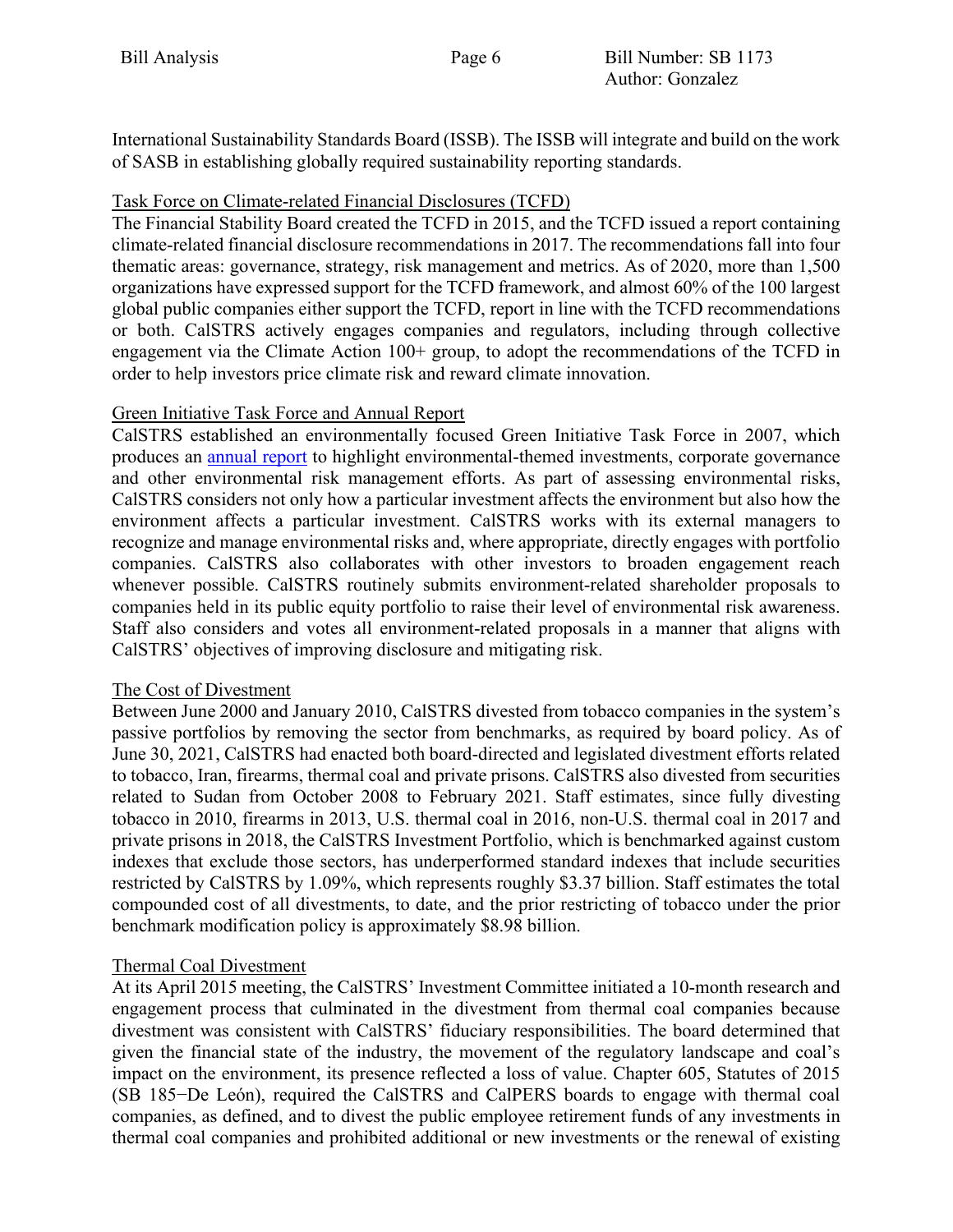investments in thermal coal companies. The bill defined "thermal coal company" as a publicly traded company that generates 50% or more of its revenue from the mining of thermal coal. Although the board's policy generally would be to oppose legislation that infringes on the investment authority of the board, the board held no position on this legislation due to its ongoing decision to divest from thermal coal companies. The board exercised its plenary authority and fiduciary responsibility to divest from companies that produce 50% or more of their revenue from the sale of thermal coal, in alignment with SB 185. Staff further lowered the revenue threshold to divest from companies that produce 25% or more of their revenue from the sale of thermal coal.

# **FISCAL IMPACT**

Program Cost – CalSTRS must determine, as fiduciaries, the best approach to calculate its exposure to fossil fuel companies. To that end, the exposure was determined by including companies that have fossil fuel reserves for energy application and sales being more than 1% of revenue. CalSTRS invests in 174 companies with a combined market value of approximately \$4.1 billion that meet this definition. Fossil fuel divestment, combined with existing CalSTRS divestments, would create roughly a 1% tracking error, or deviation from the benchmark. Potential costs resulting from tracking error place the CalSTRS Funding Plan at risk. Any resulting costs would increase the unfunded liability and also may result in an increase in the state's contribution to the Defined Benefit Program.

Administrative Costs/Savings – An estimated \$11.6 million resulting from transaction costs for liquidating securities, benchmark modification costs, additional costs related to external research services and staff resources for implementation. Ongoing compliance will also require reallocation of staff resources.

## **SUPPORT**

California Faculty Association (Sponsor) Fossil Free California (Sponsor) Youth vs Apocalypse

# **OPPOSITION**

CalSTRS

## **ARGUMENTS**

- Pro: May reduce the perception that CalSTRS is contributing to climate change by investing in fossil fuel companies.
- Con: May infringe upon the investment authority of the board.

Reduces the investable universe, potentially adversely affecting portfolio performance and risk.

Undercuts CalSTRS' efforts to influence the market in a way that accelerates the global transition to a low-carbon economy.